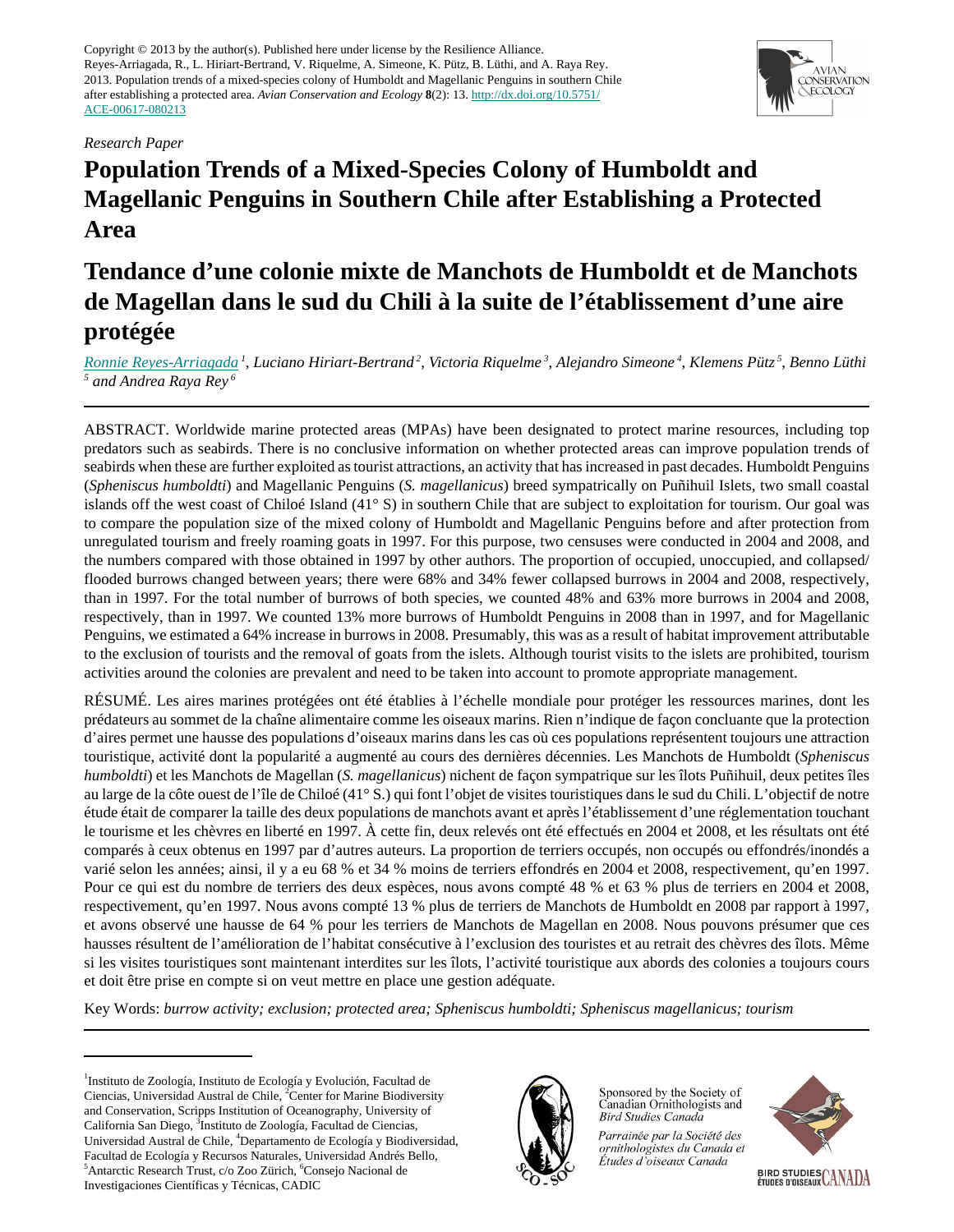### **INTRODUCTION**

Historically, marine protected areas (MPAs) have been designated worldwide to protect marine resources, through fisheries management, habitat protection, and conservation of biodiversity (Boersma and Parrish 1999, Hooker and Gerber 2004). This includes top predators such as seabirds, one of the most important indicators of many aspects of the functioning of marine systems at regional and global scales and one of the most threatened groups of birds. At sea, the principal threats are pollution and interaction with fisheries, whereas on land these threats are constituted of alien invasive predators, habitat degradation, and human disturbance (Croxall et al. 2012). It has been suggested that MPAs benefit seabirds, allowing them to improve foraging effort (Louzao et al. 2006, Pichegru et al. 2010) and increasing breeding productivity (Frederiksen et al. 2008). Although the population trends of terrestrial birds have a positive correlation with protected habitats (Donald et al. 2007), there is no conclusive information on whether protected areas can improve population trends of seabirds when these areas are further exploited as tourist attractions. Tourism activities associated with seabird breeding colonies have been developed in several regions and have increased in past decades (Yorio et al. 2001*a*). Tourism can result in disturbance to birds when the tourism activity is not controlled or is poorly managed (Carney and Sydeman 1999). These effects include reduced breeding success (Beale and Monaghan 2005), changes in nest distribution patterns (Anderson 1988, Hill and Rosier 1989), size trends in the breeding population (Barnes and Hill 1989), nest predation (Devney and Congdon 2009), loss or deterioration of habitat (Oro 2003, Martínez-Abraín et al. 2004), reduction in foraging activity and exclusion of birds from foraging areas (Velando and Munilla 2011), and changes in behavior (Anderson and Keith 1980, Burger and Gochfeld 1993). Thus, to ensure positive effects, MPAs require that the regulations exclude or restrict human activities that impact negatively on the resource (Frederiksen et al. 2008).

*Spheniscus* penguin colonies, in particular, are popular tourist destinations in Argentina and Chile (Simeone and Schlatter 1998, Skewgar et al. 2009, Villanueva et al. 2012). Negative effects such as reduced breeding success, lower fledging weights, changes in normal behavior, higher heart rates, lower nest densities, collapsed burrows, and higher levels of stressinduced hormones in penguins in frequently visited sites have been observed for various penguin species (Villanueva et al. 2012). The effect of tourist disturbance can vary from one species to another as in the Humboldt Penguin (*Spheniscus humboldti*) and Magellanic Penguin (*S. magellanicus*) because Humboldt Penguins are shier and more sensitive to human presence than Magellanic Penguins (Ellenberg et al. 2006). This is because Humboldt Penguins have been hunted by coastal human communities in northern Chile and Peru for more than 11,000 years, whereas Magellanic Penguins in the sparsely populated southern and eastern coasts of South America have never experienced selection pressure of a similar magnitude (Ellenberg et al. 2006 and references therein). Therefore, the effect of protecting areas in mixedspecies colonies under exploitation by tourists may exert different responses in these penguin populations.

For *Spheniscus* species, three mixed colonies are known, with the largest reported at Puñihuil Islets, two small coastal islands off the west coast of Chiloé Island (41° S) in southern Chile (Duffy 1987, Wilson et al. 1995, Simeone and Schlatter 1998). The biological relevance of this Humboldt/Magellanic Penguin colony was recognized by its potential for species hybridization, allowing studies of resource partitioning, behavioral interactions, diet comparisons, foraging ecology, and habitat use (Wilson et al. 1995, Simeone and Schlatter 1998, Raya Rey et al. 2013). At the time of its discovery in 1985, no threats were evident for this unique colony, and the site was not officially protected (Duffy 1987).

More than a decade after its discovery, the mixed-species population at Puñihuil was estimated at 561 adult Magellanic and 210 adult Humboldt Penguins. There was serious damage to the nesting burrows from trampling by goats introduced in 1988 and unregulated tourism (Simeone and Schlatter 1998). Trampling and overgrazing by goats alters the structure and composition of plant communities, causing habitat degradation and accelerating soil erosion (McChesney and Tershy 1998, Campbell and Donlan 2005 and references therein), which results in the collapse of breeding burrows of seabirds. In addition to this problem, and according to the local residents, mostly fishermen, these islands are the most accessible known places in Chile where the two penguin species breed, making this a very popular tourist attraction in Chiloé. This has resulted in an unknown number of people visiting the colonies while no regulations or management plans were in place. Regarding their conservation on the Pacific coast, populations of both species have been decreasing as a result of entanglement in artisanal fishing nets and illegal capture for consumption and bait (Simeone et al. 1999, Majluf et al. 2002, Pütz et al. 2011). In Argentina, human disturbance by tourism has been described as one of the main threats to the breeding colonies (Boersma 2009). As a result, the conservation status of these species is classified by Bird Life International as vulnerable for Humboldt Penguins [\(http://](http://birdlife.org/datazone/speciesfactsheet.php?id=3862) [birdlife.org/datazone/speciesfactsheet.php?id=3862\)](http://birdlife.org/datazone/speciesfactsheet.php?id=3862) and near threatened for Magellanic Penguins [\(http://birdlife.org/](http://birdlife.org/datazone/speciesfactsheet.php?id=3863) [datazone/speciesfactsheet.php?id=3863](http://birdlife.org/datazone/speciesfactsheet.php?id=3863)). There is no information about population trends in the areas where the species occur in sympatry.

In 1999, the colonies became officially protected by the Chilean Forest Service (CONAF). The islets became a "Natural Monument," subject to some regulations of MPAs (Guarderas et al. 2008). Access to the penguin colony was forbidden as a main restriction, and all the resident goats, of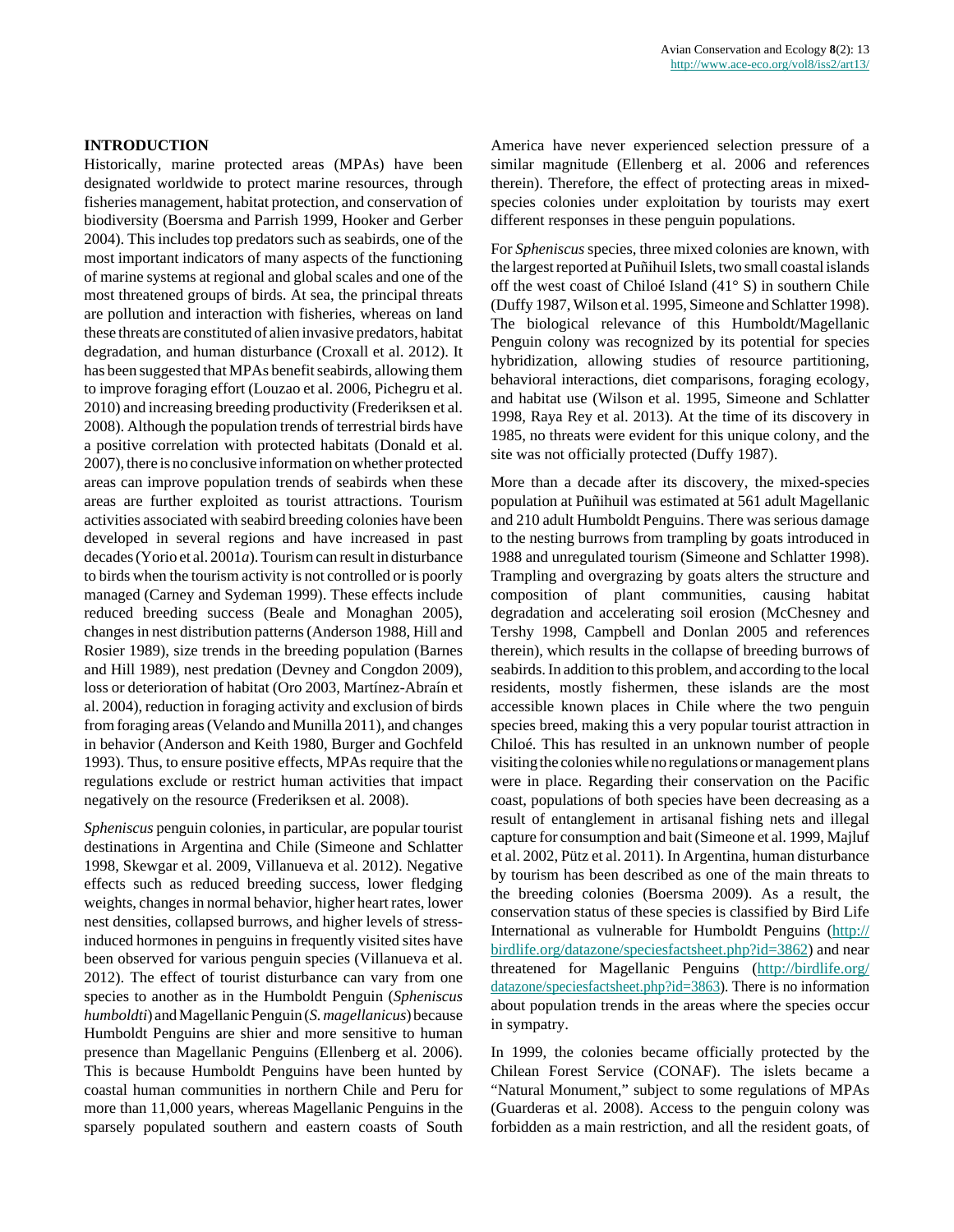which there were at least six, were removed (Simeone and Schlatter 1998); however, tourist activities continued to occur around the islets through boat trips. Protection was reinforced by a nongovernmental organization, which provided constant surveillance and environmental education to locals. Following these conservation measures, the penguin population was expected to increase in numbers, but differentially between the species, with a greater increase for Magellanic Penguins, the less sensitive and less shy species. Our aim was to verify this expectation and accurately estimate the population sizes of both penguin species on the islets.

## **METHODS**

#### **Study area**

The Puñihuil Islets lie in the exposed Pacific Ocean off the Isla Grande de Chiloé (41°55′ S, 74°02′ W). Chico Islet and Grande Islet have areas of 1.54 and 2.65 ha, respectively, and are located 340 m and 700 m offshore, respectively (Fig. 1). Vegetation is composed mostly of understory bamboo (*Chusquea* sp.), the bromeliads *Fascicularia bicolor* and *Greigia sphacelata*, which are in the central part of the islets, and herbaceous vegetation such as *Holcus lanatus* and *Anthoxantum odoratum* (Simeone and Schlatter 1998). We omitted the largest third islet known as Huiguape (4.45 ha) because of its inaccessibility. Today, there is intense tourist activity from guided boat tours around the islets, mainly during the austral spring and summer (Skewgar et al. 2009). Access ashore to the islets is still forbidden under the Natural Monument regulations. Chico Islet was the only islet with a population of goats until their removal in 1999 (Simeone and Schlatter 1998).

#### **Nest census**

We conducted a complete nest census on both islets from 6 December to 8 December 2004 and again from 20 November to 30 November 2008, when the breeding activities of both species had already begun. At the time of the counts, the contents of the nests of both species ranged from incubating eggs to one to two chicks of up to five weeks, thus ensuring the distinction between an occupied and an unoccupied burrow. The counts were conducted between 1000 and 1600 local time following the methods described by Simeone and Schlatter (1998) from 26 February to 27 February 1997 at the same islets. Because both species were very sensitive to the presence of investigators (Fowler 1999), we counted and checked burrows only once, dividing the total area of every islet into smaller plots distinguished by topographic or vegetation marks and making transects inside to avoid double counting. We inspected each burrow, and its content was assigned to one of three categories according to its activity: (1) occupied burrows, those containing at least one adult with or without eggs, chicks, or their combinations; (2) unoccupied burrows, those with no adults inside and that were empty; and (3) flooded/collapsed burrows or those containing abandoned **Fig. 1**. Map of the Puñihuil Islets, Chiloé, Chile, showing the location of the mixed colony of penguins in Chico Islet and Grande Islet.



eggs that were outside of the nest. Because we were interested in the impact over all breeding stages of penguins, we did not distinguish between burrows with breeding pairs and burrows with single penguins. It is important to note that the latter were represented by 4.2% and 3.3% of the total burrow counts in 2008 in Chico and Grande Islets, respectively.

In 2004, nests were additionally categorized according to the substrate as (1) burrow constructed in soil, (2) rocky burrow, or (3) burrow in soil covered by vegetation. We also recorded the nest condition: collapsed or intact. Counts of collapsed burrows allowed the evaluation of the impact of goat removal. We conducted nest inspections with a flashlight and occasionally used a pole to move the bird carefully and determine nest contents. The examination of the burrow usually took a few seconds; thus, damage to the nest and its occupants was minimized.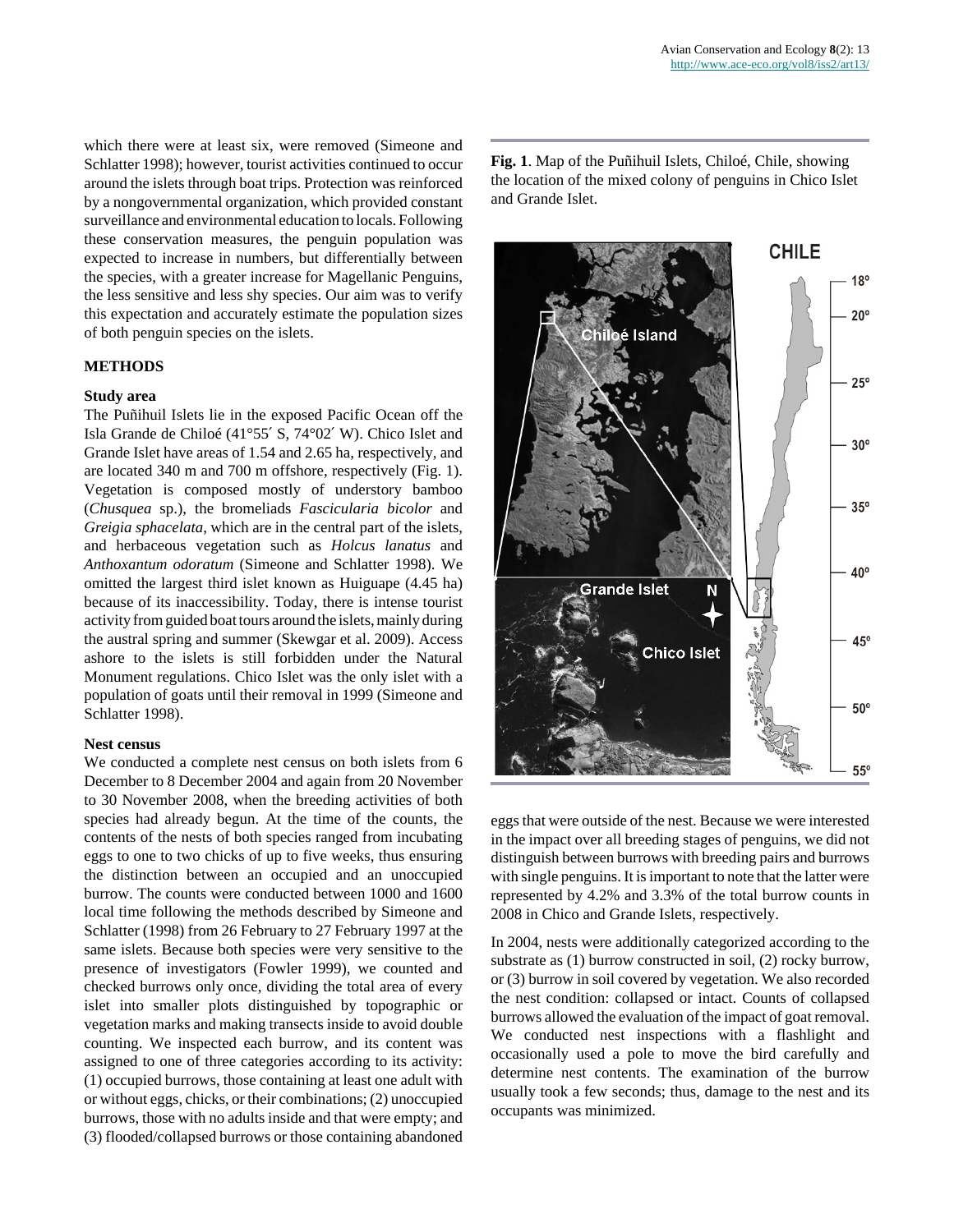**Table 1**. Observed frequencies, chi-square test, and p-values for  $2 \times 3$  contingency tables (df = 2) for 1997-2004 and 2004-2008 reveal changes in the proportion of occupied, unoccupied, and collapsed burrows between the census of the mixed colony of penguins in Puñihuil Islets, Chiloé, Chile. Percentages were calculated based on data from 1997. Proportions of all burrows counted for particular years and islets are indicated in parentheses. Significant values are highlighted by an asterisk (\*). Data for 1997 was taken from Simeone and Schlatter (1998).

|                    | Occupied | $\%$                     | Unoccupied | %                        | Collapsed | %                 | Total     | $\%$                     | $\mathsf{v}^\mathsf{\scriptscriptstyle L}$<br>v. |           |
|--------------------|----------|--------------------------|------------|--------------------------|-----------|-------------------|-----------|--------------------------|--------------------------------------------------|-----------|
| Chico Islet        |          |                          |            |                          |           |                   |           |                          |                                                  |           |
| 1997               | 131(46)  |                          | 96(34)     | $\qquad \qquad -$        | 58(20)    | $\qquad \qquad -$ | 285(100)  | $\equiv$                 |                                                  |           |
| 2004               | 198(54)  | $+51$                    | 159(43)    | $+66$                    | 9(3)      | $-84$             | 366(100)  | $+28$                    | 55.83                                            | $< 0.01*$ |
| 2008               | 238(52)  | $+82$                    | 202(44)    | $+110$                   | 17(4)     | $-71$             | 457(100)  | $+60$                    | 1.21                                             | 0.55      |
| Grande Islet       |          |                          |            |                          |           |                   |           |                          |                                                  |           |
| 1997               | 235(44)  | $\overline{\phantom{0}}$ | 254(48)    | $\overline{\phantom{0}}$ | 40(8)     | $\qquad \qquad -$ | 529(100)  | $\overline{\phantom{0}}$ |                                                  |           |
| 2004               | 369(44)  | $+57$                    | 450(53)    | $+77$                    | 22(3)     | $-45$             | 841(100)  | $+59$                    | 19.48                                            | $< 0.01*$ |
| 2008               | 348(40)  | $+48$                    | 474(54)    | $+87$                    | 48(6)     | $+20$             | 870(100)  | $+64$                    | 10.41                                            | $< 0.01*$ |
| <b>Both Islets</b> |          |                          |            |                          |           |                   |           |                          |                                                  |           |
| 1997               | 366(45)  | $\overline{\phantom{0}}$ | 350(43)    | $\overline{\phantom{0}}$ | 98(12)    | $\qquad \qquad$   | 814(100)  | $\equiv$                 |                                                  |           |
| 2004               | 567(47)  | $+55$                    | 609(50)    | $+74$                    | 31(3)     | $-68$             | 1207(100) | $+48$                    | 74.44                                            | $< 0.01*$ |
| 2008               | 586(44)  | $+60$                    | 676(51)    | $+93$                    | 65(5)     | $-34$             | 1327(100) | $+63$                    | 10.19                                            | $0.01*$   |

In 2004 and 2008, we were only able to survey 90% of the total area on Grande Islet because there was an inaccessible dense cover of understory bamboo in the core zone of this islet, i.e., the same scenario as in 1997, resulting in an underestimation of the number of burrows beneath this zone. We compared the proportion of occupied, unoccupied, and collapsed/flooded burrows between 1997, 2004, and 2008.

#### **Statistics**

We used contingency tables with the chi-square test to determine changes in the proportion of burrow count frequencies in different years. To determine changes in the proportion of occupied, unoccupied, and collapsed/flooded burrows, we used a  $2 \times 3$  contingency table, and to determine changes in the proportion of species, we used a  $2 \times 2$ contingency table, excluding hybrids and chicks alone, between 1997 and 2004 and between 2004 and 2008. To determine if the proportion of the substrate used by penguins changed between 1997 and 2004, we used a  $2 \times 4$  contingency table for the observed frequencies of occupied, unoccupied, and collapsed/flooded Humboldt and Magellanic Penguin burrows.

## **RESULTS**

## **Changes in the number of burrows**

The total number of Magellanic and Humboldt Penguin burrows increased significantly on both islands (Table 1). Compared with 1997, the numbers increased by 48% and 63% in 2004 and 2008, respectively. With regard to individual islets, 28% and 60% more burrows were counted on Chico Islet, and 59% and 64% more burrows were counted on Grande Islet (Table 1).

The total number of occupied burrows also increased compared with 1997 levels; we estimated an increase of 55% and 60% in 2004 and 2008, respectively. On Chico Islet, we counted 51% and 82% more burrows for the same time period, and on Grande Islet, the increase was 57% and 48%, respectively (Table 1).

We counted 74% and 93% more unoccupied burrows in 2004 and 2008 compared with 1997. For Chico Islet, the increase was 66% and 110% for the same time period, and for Grande Islet, the increase was 77% and 87%, respectively (Table 1).

## *Collapsed burrows*

The total number of collapsed burrows on both islets decreased by 68% and 34% in 2004 and 2008, respectively, compared with 1997. However, although in 2008 this decrease reached 71% on Chico Islet, the number of collapsed burrows increased by 20% on Grande Islet (Table 1).

## **Magellanic and Humboldt Penguins after tourist/visitor exclusion and removal of goats**

The relative proportion of burrows of the species changed only between 1997 and 2004 on Grande Islet (Table 2). The Magellanic:Humboldt ratio was 4:1, 5:1, and 4:1 in 1997, 2004, and 2008, respectively, on Chico Islet; whereas the ratio on Grande Islet was 4:1 in 1997 and 7:1 in the following years.

Overall, we counted 13% more burrows of Humboldt Penguins in 2008 than in 1997. On Chico and Grande Islets, we estimated 59% more and 12% fewer burrows, respectively, for the same time period (Table 2). For the Magellanic Penguin, we estimated an increase of 64% in burrows in 2008. This increase reached 78% and 57% on Chico Islet and Grande Islet, respectively. Moreover, for both islets in 2008 we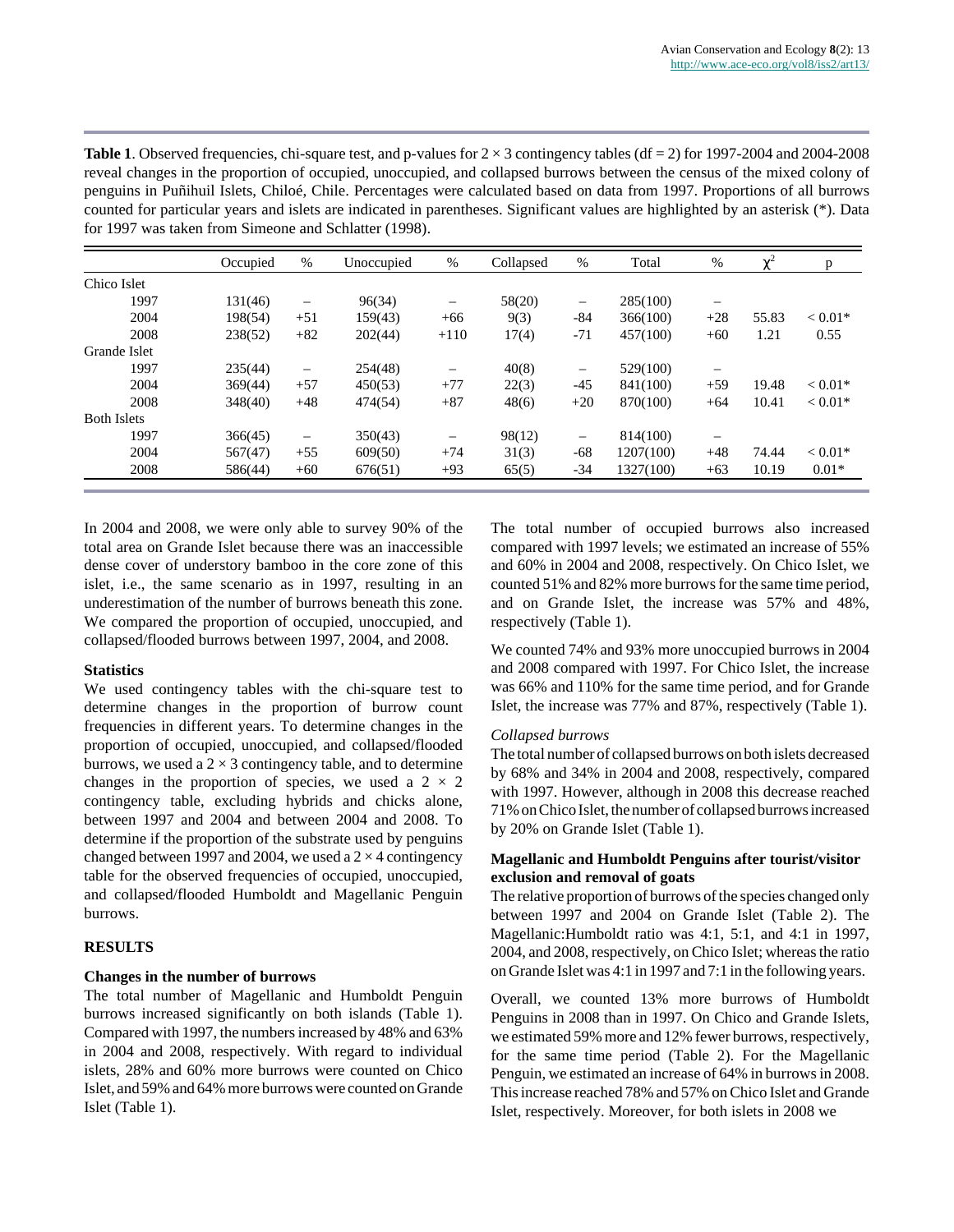**Table 2**. Observed frequencies, chi-square test, and p-values for  $2 \times 2$  contingency tables (df = 1) for 1997-2004 and 2004-2008 reveal changes in the proportion and increase in number of burrows through the years for Humboldt Penguin (HuPe; *Spheniscus humboldti*) and Magellanic Penguin (MaPe; *Spheniscus magellanicus*) in Puñihuil Islets, Chiloé, Chile. Percentages were calculated based on data from 1997. Proportions from all burrows counted for particular years and islets are indicated in parentheses. Significant values are highlighted by an asterisk (\*). Data for 1997 was taken from Simeone and Schlatter (1998).

|                    | HuPe  | $\%$                     | MaPe    | $\%$                     | Hybrids / chicks<br>alone | $\%$              | Total   | %                        | $\chi^2$ | p       |
|--------------------|-------|--------------------------|---------|--------------------------|---------------------------|-------------------|---------|--------------------------|----------|---------|
| Chico Islet        |       |                          |         |                          |                           |                   |         |                          |          |         |
| 1997               | 27(9) | $\overline{\phantom{m}}$ | 104(37) |                          |                           |                   | 131(46) |                          |          |         |
| 2004               | 30(8) | $+11$                    | 151(41) | $+45$                    | 17(5)                     | $\qquad \qquad -$ | 198(54) | $+51$                    | 0.83     | 0.36    |
| 2008               | 43(9) | $+59$                    | 185(41) | $+78$                    | 10(2)                     | $-41$             | 238(52) | $+82$                    | 0.36     | 0.55    |
| Grande Islet       |       |                          |         |                          |                           |                   |         |                          |          |         |
| 1997               | 49(9) | -                        | 186(35) | $\overline{\phantom{m}}$ |                           |                   | 235(44) | $\overline{\phantom{m}}$ |          |         |
| 2004               | 46(5) | -6                       | 307(37) | $+65$                    | 16(2)                     | $\qquad \qquad -$ | 369(44) | $+57$                    | 6.37     | $0.01*$ |
| 2008               | 43(5) | $-12$                    | 292(33) | $+57$                    | 13(2)                     | $-19$             | 348(40) | $+48$                    | 0.01     | 0.94    |
| <b>Both Islets</b> |       |                          |         |                          |                           |                   |         |                          |          |         |
| 1997               | 76(9) | -                        | 290(36) | $\qquad \qquad -$        |                           |                   | 366(45) | $\qquad \qquad -$        |          |         |
| 2004               | 76(6) | $\theta$                 | 458(38) | $+58$                    | 33(3)                     | $\qquad \qquad$   | 567(47) | $+55$                    | 6.60     | $0.01*$ |
| 2008               | 86(6) | $+13$                    | 477(36) | $+64$                    | 23(2)                     | $-30$             | 586(44) | $+60$                    | 0.24     | 0.63    |

recorded 30% fewer burrows with chicks alone and hybrids than in 2004 (Table 2).

#### **Nest characteristics**

In the 1997 and 2004 censuses, both penguin species mainly nested in soil, followed by burrows under bamboo and occasionally under bromeliads (Table 3). For occupied burrows, the proportion of use in the substrate changed significantly on Grande Islet with an increase of the bamboo substrate ( $\chi^2 = 11.76$ ,  $p = < 0.01$ ; Table 3), particularly for Magellanic Penguin burrows. On Chico Islet, the proportion of burrows by type of substrate changed significantly for the number of empty soil burrows ( $\chi^2 = 21.69$ ; p = < 0.01), with an increase of 157%; whereas the number of collapsed/flooded soil burrows decreased by 287% in 2004 and 241% in 2008. Similarly, on Grande Islet, empty soil burrows increased by 52%, and collapsed/flooded burrows increased by 22% in 2004 and by 20% in 2008 compared with 1997 (Table 3).

#### **DISCUSSION**

Ecotourism, especially wildlife observation, has been a rapidly growing activity and has resulted in specifically designed activities with benefits to local and regional people and agencies. However, it has been acknowledged that visitation by people interested in the conservation of wildlife can have severe impacts on the wildlife itself (e.g., Boyle and Sampson 1985, Otley 2005). Colonial nesting seabirds are particularly vulnerable to disturbances (Carney and Sydeman 1999), and many wildlife-watching guidelines have been established, with varying success. We report on the recovery of a mixed colony of Humboldt and Magellanic Penguins at Puñihuil Islets, central Chile, following the establishment of guidelines and the removal of alien species from the habitat.

The increase in the total number of burrows after 1997 was assumed to be a direct consequence of the regulations imposed at that time. Compared with 1997, nest numbers for the entire mixed colony for 2004 and 2008 revealed that the increase in number of burrows was more pronounced, but in relative proportions similar, in Magellanic compared with Humboldt Penguins. Significant changes in the proportion of burrows between 1997 and 2004 in favor of Magellanic Penguins may reflect a faster recovery of this species after the regulations became established. This was supported by the fact that the proportion remained similar between 2004 and 2008, thus reflecting a balance in the breeding numbers of the penguin species compared with the numbers without human disturbance and goats. Ellenberg et al. (2006) reported that Humboldt Penguins are more affected by human disturbance than any other penguin species. In addition, Humboldt Penguins are smaller and arrive two to three weeks later in the colony than Magellanic Penguins (Simeone and Schlatter 1998) and are thus restricted in their nest site choices. Despite these disclaimers, it is evident that in species with a critical conservation status, smaller populations and life history affected by human disturbances, as in the case of Humboldt Penguins, the application of conservation measures is a useful tool to enhance their population status.

The magnitude of the total increase in breeding pair numbers was certainly a direct consequence of the conservation measures implied, but other factors may also have contributed to the observed increase. For example, the timing of the censuses has been different. The 1997 study, done almost three months later in the breeding season, included those occupied burrows containing molting adults and not necessarily all breeders, but it also excluded failed breeding attempts of birds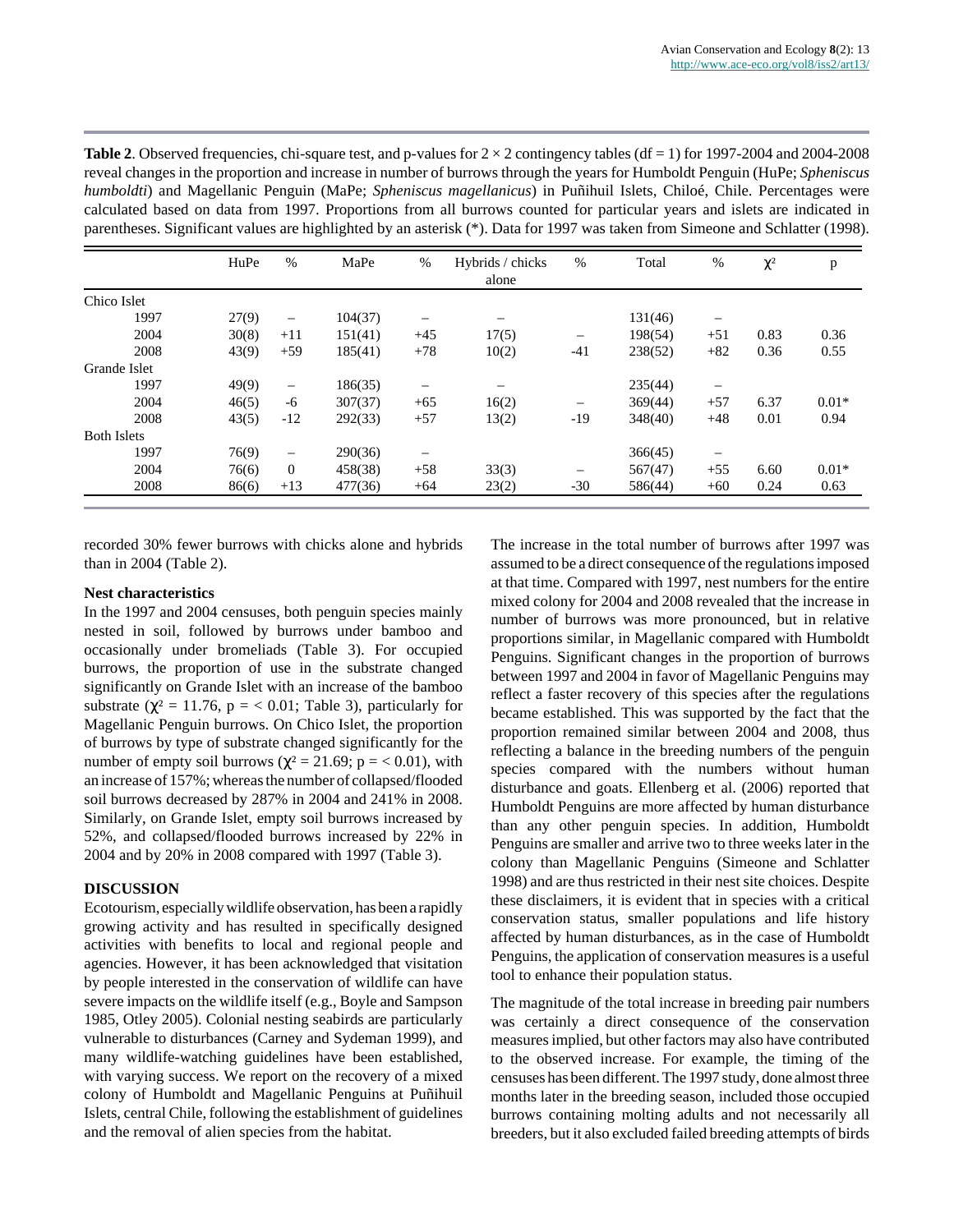|                    | HuPe          |                                                                                                                                                                                                                                                                                                                                                                                                             | MaPe       |           | Occupied<br>$(HuPe + MaPe)$ |                | Unoccupied          |          | Collapsed    |      |
|--------------------|---------------|-------------------------------------------------------------------------------------------------------------------------------------------------------------------------------------------------------------------------------------------------------------------------------------------------------------------------------------------------------------------------------------------------------------|------------|-----------|-----------------------------|----------------|---------------------|----------|--------------|------|
|                    | 1997          | 2004                                                                                                                                                                                                                                                                                                                                                                                                        | 1997       | 2004      | 1997                        | 2004           | 1997                | 2004     | 1997         | 2004 |
| Chico Islet        |               |                                                                                                                                                                                                                                                                                                                                                                                                             |            |           |                             |                |                     |          |              |      |
| Soil               | 21            | 27                                                                                                                                                                                                                                                                                                                                                                                                          | 76         | 123       | 97                          | 150            | 51                  | 131      | 58           | 15   |
| Bamboo             | $\Omega$      | $\Omega$                                                                                                                                                                                                                                                                                                                                                                                                    |            | 8         |                             | 8              |                     | 3        | $\mathbf{0}$ |      |
| <b>Bromeliads</b>  | 3             |                                                                                                                                                                                                                                                                                                                                                                                                             | 23         | 20        | 26                          | 21             | 36                  | 34       | $\Omega$     |      |
| Rock               | $\mathcal{F}$ | $\mathfrak{D}_{1}^{(1)} = \mathfrak{D}_{2}^{(1)} = \mathfrak{D}_{2}^{(1)} = \mathfrak{D}_{2}^{(1)} = \mathfrak{D}_{2}^{(1)} = \mathfrak{D}_{2}^{(1)} = \mathfrak{D}_{2}^{(1)} = \mathfrak{D}_{2}^{(1)} = \mathfrak{D}_{2}^{(1)} = \mathfrak{D}_{2}^{(1)} = \mathfrak{D}_{2}^{(1)} = \mathfrak{D}_{2}^{(1)} = \mathfrak{D}_{2}^{(1)} = \mathfrak{D}_{2}^{(1)} = \mathfrak{D}_{2}^{(1)} = \mathfrak{D}_{2}^{$ | $\Omega$   | $\Omega$  | 3                           | $\overline{c}$ | 4                   | $\theta$ | $\Omega$     |      |
| $\chi^2$ ; p-value | 1.79:0.62     |                                                                                                                                                                                                                                                                                                                                                                                                             | 3.46; 0.33 |           | 4.91:0.18                   |                | $21.69$ ; < $0.01*$ |          | 0; 1         |      |
| Grande Islet       |               |                                                                                                                                                                                                                                                                                                                                                                                                             |            |           |                             |                |                     |          |              |      |
| Soil               | 38            | 27                                                                                                                                                                                                                                                                                                                                                                                                          | 125        | 171       | 163                         | 198            | 178                 | 271      | 40           | 49   |
| Bamboo             | 11            | 19                                                                                                                                                                                                                                                                                                                                                                                                          | 61         | 133       | 72                          | 152            | 67                  | 136      | $\mathbf{0}$ | 2    |
| <b>Bromeliads</b>  | $\Omega$      | $\Omega$                                                                                                                                                                                                                                                                                                                                                                                                    | $\Omega$   | 3         | $\overline{0}$              | 3              | 9                   | 14       | $\Omega$     |      |
| Rock               | $\Omega$      | $\Omega$                                                                                                                                                                                                                                                                                                                                                                                                    |            | $\theta$  | $\theta$                    | 0              | $\overline{0}$      | $\theta$ | $\Omega$     |      |
| $\chi^2$ ; p-value | 3.90; 027     |                                                                                                                                                                                                                                                                                                                                                                                                             |            | 7.63:0.05 | $11.76$ ; < $0.01*$         |                | 2.65:0.45           |          | 1.60; 0.66   |      |

**Table 3**. Observed frequencies, chi-square test, and p-values for  $2 \times 4$  contingency tables (df = 3) reveal changes in the proportion of use in the substrate between censuses of burrows of penguins in 1997 and 2004 for occupied and unoccupied burrows in Puñihuil Islets, Chiloé, Chile. Significant values are highlighted by an asterisk (\*). Humboldt penguin (HuPe; *Spheniscus humboldti*), Magellanic penguin (MaPe; *Spheniscus magellanicus*).

that lost their eggs or chicks earlier in the season. However, these two factors positively and negatively influenced our results, and it thus appears that tourist exclusion and goat removal resulted at first in a significant increase in burrow numbers for both species in both colonies between 1997 and 2004, whereas this trend stabilized afterward.

There are a few examples supporting a positive relationship between seabird populations and the establishment of MPAs. For example, in the African Penguin (*S. demersus*), the foraging effort decreased after the establishment of an MPA (Pichegru et al. 2010). Other examples include the enhancement of breeding distribution in the Black-footed Albatross (*Phoebastria nigripes*; Hyrenbach et al. 2006), a population increase in the Kelp Gull (*Larus dominicanus*; Yorio et al. 1998), the protection of breeding adults in Giant Petrels (*Macronectes* sp.; Trebilco et al. 2008), and improvements of other aspects of life history, reviewed for marine megafauna by Hooker and Gerber (2004). We have demonstrated that the establishment of an MPA in a seabird colony perturbed by unregulated tourism and introduced goats resulted in an increase in the populations of two penguin species and presumably other seabird species breeding on the islets, e.g., the Red-legged Cormorant (*Phalacrocorax gaimardi*) and the Kelp Gull.

## **Further conservation measures**

So far, the long-term impact of regulated tourism on penguin populations has not yet been sufficiently established, mainly because of the lack of population trends described for other *Spheniscus* colonies in South America exposed to tourism. However, the increasing number of unoccupied burrows after 1997 may mirror the dynamics between regulated tourism activity and penguin life history. In general, unoccupied burrows may be a result of nest desertion earlier in the breeding season (Yorio et al. 2001*a*), but on the other hand, they offer the potential of reoccupancy by penguin recruits in the years to come. Skewgar et al. (2009) acknowledged a report from 2007 in which it was considered that current tourist visitations and logistics appeared sustainable; however, at the same time, the biological impacts of tourist numbers on penguin behavior and ecology were not considered. Taking into account that *Spheniscus* species have high intraspecific breeding synchrony (e.g., *S. magellanicus*, Yorio et al. 2001*b*; *S. demersus*, Wolfaardt et al. 2009), the number of unoccupied burrows is unlikely to be a result of temporal differences in the rate of occupancy of breeding burrows used by the penguins. Although there are other factors that may influence population trends in the long term, penguins in general have evolved to cope with oceanographic dynamics that define spatial-temporal variability of resources in the area, e.g., African Penguins (Pichegru et al. 2010). The natural scenario occurs when major events affecting resource availability, such as the El Niño Southern Oscillation, are absent. Therefore, we presume that the current penguin population trends may mirror the impact of ecotourism activities on this mixed-species colony. Although regulations imposed in 1997 have had a measurable effect on breeding pair numbers on the Puñihuil Islets, some threats still remain. To further increase the protection of the islets and their inhabitants, we propose the establishment of the following measures, in line with Skewgar et al. (2009):

**1.** Reduce the number of tourists. An increase in the number of visitors to the islets may cause a decrease in breeding success or long-term physiological changes in penguins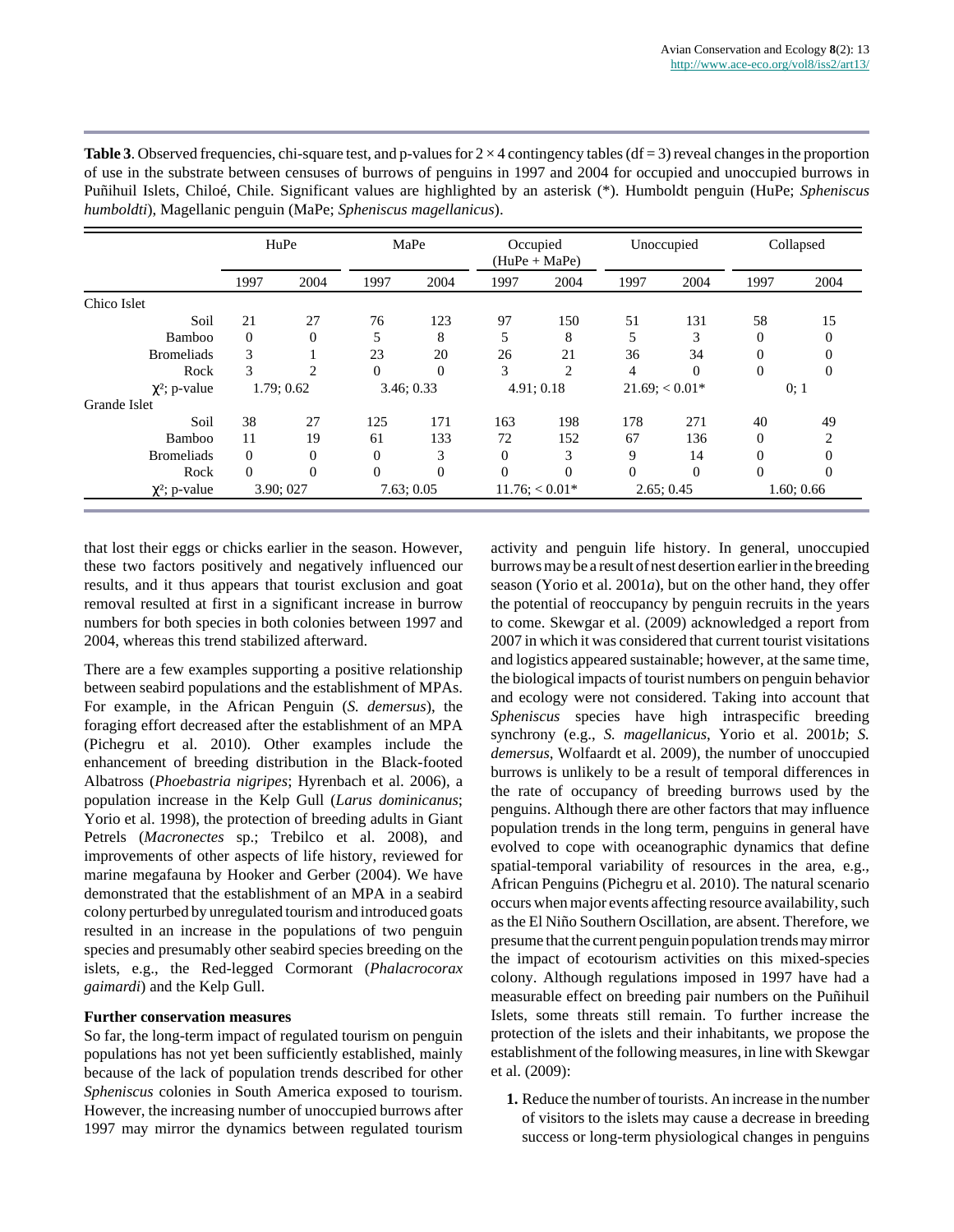(Fowler 1999, Trathan et al. 2008, Lynch et al. 2010). In Puñihuil the number of visitors on touristic boats reached a total of 7000 in 2004 and increased to 20,000 in 2009 (Skewgar et al. 2009).

- **2.** Implement ecotourism management. Up until 2010, tourism increased without the application of concurrent control measures, which implies that activities disturbing the colony, such as unregulated touristic boat presence, may also have increased before this date.
- **3.** Control pollution increases. As tourism continues to increase, pollution affecting the marine ecosystem will also increase (Hardiman and Burgin 2010, Braun et al. 2012).
- **4.** Reduce the mortality of penguins in gill nets. Records indicate that 50 penguins drowned in 2006 (Skewgar et al. 2009) because of a group of Chilean croaker (*Cilus gilberti*) gill netters who were not participating in ecotourism.

## **Collapsed burrows**

Our data revealed a reduced number of collapsed burrows after nearly eight years of protection of the islets. This is mainly because of the removal of goats from Chico Islet (Simeone and Schlatter 1998). Obviously, islet protection has stimulated penguins to re-excavate collapsed burrows or to build new ones in sites previously affected by trampling. For the different types of substrate, the decrease in collapsed burrows and increase in burrows for both penguin species and for unoccupied burrows was greatest in the soil, mirroring more use of this type of substrate than vegetal or rock substrates because the proportions of the number of burrows in these habitats did not change between 1997 and 2004. Furthermore, collapsed burrows occurred only in the soil in 1997, probably because of the inaccessibility of dense vegetation to goats.

For the mixed-species colony at Puñihuil, the number of collapsed burrows on Grande Islet after 1997 and on both islands after 2004 may be considered as natural burrow collapse, which can result from intense rainfall in the area or from trampling by penguins (Simeone and Schlatter 1998) because goats were not introduced on this islet. These effects can be seen more clearly on Grande Islet where the soil was eroded in the absence of vegetation in a large part of the islet. The tourism activity could have influenced the proportion of occupied burrows between 1997 and 2004, when the increase in burrow numbers was greater in bamboo substrate than in soil, particularly for Magellanic Penguins. Soil burrows were located closer to the coast and were more exposed to boat presence than burrows in the bamboo because this type of substrate was located in the high central part of the islet, away from the coast. This is particularly marked in Humboldt Penguins, for which burrows decreased in soil substrate and increased in the bamboo habitat. Chatwin et al. (2013) reported that boat traffic can have severe effects on breeding or roosting seabirds. Despite some habituation responses, they recommend a minimum distance of 50 m for boats and kayaks around the coastline of sites used for ecotourism.

Additionally, the improved quality of the penguin nesting habitat is relevant because the quality of a site has a direct effect on current and future pair breeding success (Knight and Rogers 2004, Descamps et al. 2009). If the burrow has collapsed or flooded after the breeding season, the chance of mate fidelity will be reduced because fidelity is influenced by the ability to meet again at the nest in the following season (Yorio and Boersma 1994, Knight and Rogers 2004). Secondly, if the current breeding success is low, e.g., burrow collapse by trampling, the probability of pair divorce will be high (Dubois and Cézilly 2002, Setiawan et al. 2005).

## **Conservation and management**

The penguin and seabird colonies at Puñihuil are attracting a significant number of ecotourists, with locals benefiting from this activity, e.g., fishing syndicates and private tour operators (Skewgar et al. 2009). The current activities at Puñihuil appear to be in line with good practices, i.e., those developed in a context of responsibility toward the environment, for the penguin colonies (but see Chatwin et al. 2013); however, there is a need to continue assessing the population trends of penguins and other seabirds. In addition, it is important to consider environmental variables that can affect penguin populations to discriminate between human and natural effects. Despite some regulations, like the local county ordinance that has regulated tourism activity around the islets in Puñihuil since 2009, human activities near the colonies are likely to constitute a source of behavioral and physiological stress for the penguins (Walker et al. 2005, 2008, Ellenberg et al. 2007, Chatwin et al. 2013). These perturbations could be reduced by limiting activities to certain areas of the colonies where birds could habituate to human presence (Fowler 1999). Nevertheless, this management must consider the susceptibility of the birds at critical stages, i.e., incubation and molt, when the energy stores of birds are low and any extra costs may influence their survival rates (Hood et al. 1998). Examples of negative impacts on seabird colonies attributable to poorly managed tourism are abundant (see Carney and Sydeman 1999 for a review), but there are also examples of sustainable coexistence between tourism and seabird conservation, particularly in penguin colonies (e.g., Boersma and Stokes 1995, Holmes 2007, Landau and Splettstoesser 2007, Powell et al. 2008). In this context, the effects of regulations like the ordinance that improved the management of tourism in Puñihuil will be reflected in the penguin populations in the middle and long term.

The second conservation challenge in protected penguin colonies is that protection must be compatible with research activities where the uniqueness of these colonies makes them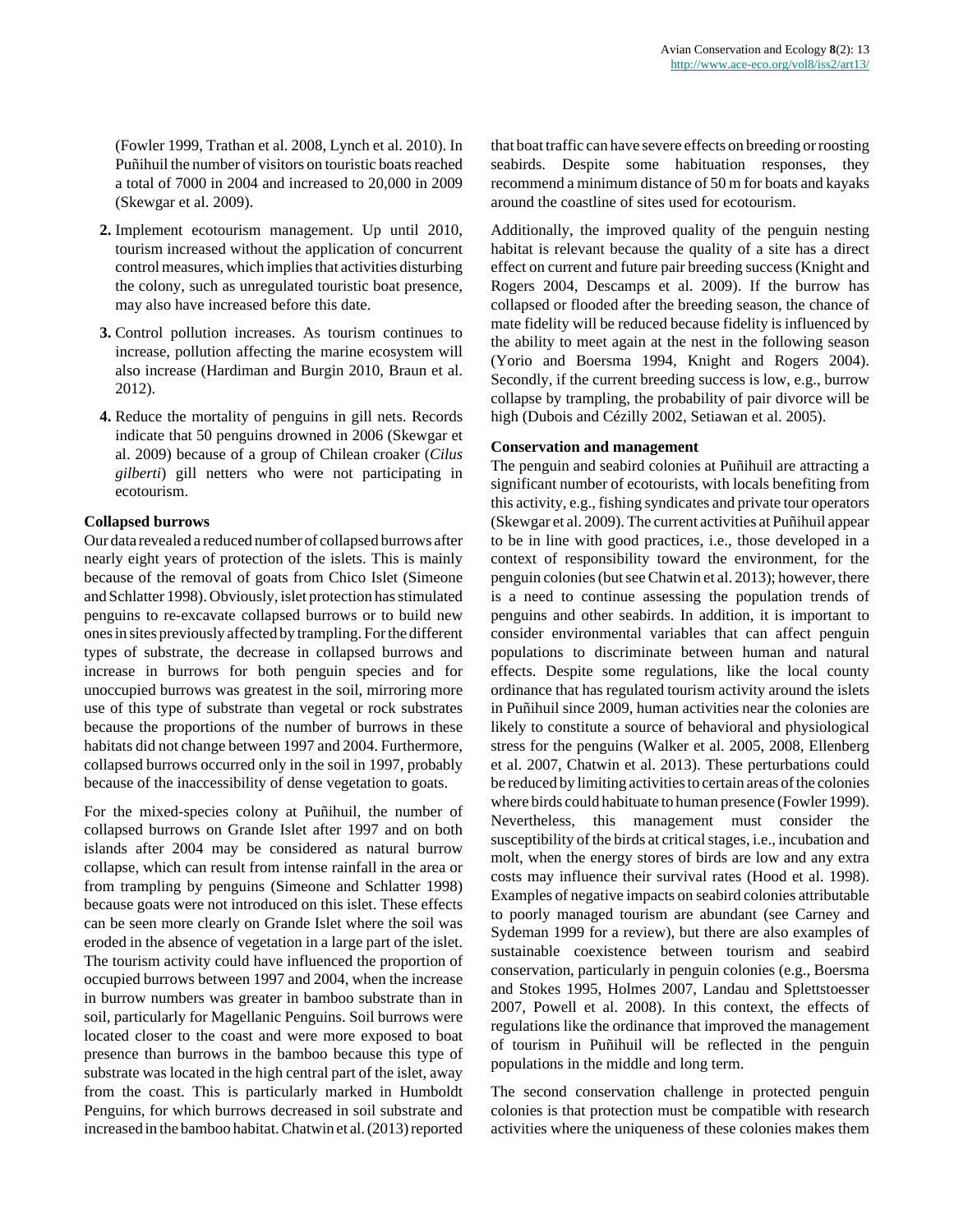highly attractive to studies of comparative ecology and potential interactions between the two species of penguins. Indeed, the development of scientific research can be of great value to tourism because the knowledge generated in the colonies could improve the quality of information for visitors, producing a "value-added" experience for tourists if traveling with expert guides. Moreover, the likelihood of success of management plans would also increase with the involvement of representatives from government, private, academic, and nongovernmental organizations. Therefore, after the establishment of a protected area, there is also a need to improve the management of habitats, both animal and human inhabitants, and habits, especially of humans; the latter is a crucial part of conservation planning.

*Responses to this article can be read online at:* <http://www.ace-eco.org/issues/responses.php/617>

## **Acknowledgments:**

*Fieldwork during 2004 was funded by Zoo Landau in der Pfalz, Germany. Fieldwork during 2008 was funded by a research grant from the Antarctic Research Trust. Marcelo Flores and Sabine Dresmman provided valuable help in the field in 2004, and Francisco, Pedro, Pablo, Feña, and Galindo in 2008. The Otway Foundation team was of great help in coordinating logistics at Puñihuil in 2004, and Katja Siemund during 2008. CONAF provided permits to work at Puñihuil in 2004 and 2008. SUBPESCA (Undersecretariat of Chilean Fisheries) provided permits for handling penguins in 2008. Caitlin Scully, Kristina Malizia, and Claire Evans-Serandour improved the English of the manuscript. The manuscript was reviewed and language edited by a native English-speaking scientist. We are very grateful to all of them.*

## **LITERATURE CITED**

Anderson, D. W. 1988. Dose-response relationship between human disturbance and Brown Pelican breeding success. *Wildlife Society Bulletin* 16:339-345.

Anderson, D. W., and J. O. Keith. 1980. The human influence on seabird nesting success: conservation implications. *Biological Conservation* 18:65-80. [http://dx.doi.](http://dx.doi.org/10.1016/0006-3207(80)90067-1) [org/10.1016/0006-3207\(80\)90067-1](http://dx.doi.org/10.1016/0006-3207(80)90067-1)

Barnes, A., and G. J. E. Hill. 1989. Census and distribution of Black Noddy *Anous minutus* nests on Heron Island, November 1985. *Emu* 89:129-134. <http://dx.doi.org/10.1071/MU9890129>

Beale, C. M., and P. Monaghan. 2005. Modeling the effects of limiting the number of visitors on failure rates of seabird nests. *Conservation Biology* 19:2015-2019. [http://dx.doi.](http://dx.doi.org/10.1111/j.1523-1739.2005.00256.x) [org/10.1111/j.1523-1739.2005.00256.x](http://dx.doi.org/10.1111/j.1523-1739.2005.00256.x)

Boersma, P. D. 2009. The penguin maven. *Wildlife Conservation* 112:34-39.

Boersma, P. D, and J. K. Parrish. 1999. Limiting abuse: marine protected areas, a limited solution. *Ecological Economics* 31:287-304. [http://dx.doi.org/10.1016/S0921-8009\(99\)00085-3](http://dx.doi.org/10.1016/S0921-8009(99)00085-3)

Boersma, P. D., and D. L. Stokes. 1995. Conservation: threats to penguin population. Pages 127-139 *in* T. D. Williams, editor. *The penguins*. Oxford University Press, Oxford, UK.

Boyle, S. A., and F. B. Samson. 1985. Effects of nonconsumptive recreation on wildlife: a review. *Wildlife Society Bulletin* 13:110-116.

Braun, C., O. Mustafa, A. Nordt, S. Pfeiffer, and H.-U. Peter. 2012. Environmental monitoring and management proposals for the Fildes Region, King George Island, Antarctica. *Polar Research* 31:18206.<http://dx.doi.org/10.3402/polar.v31i0.18206>

Burger, J., and M. Gochfeld. 1993. Tourism and short-term behavioural responses of nesting Masked, Red-footed, and Blue-footed, Boobies in the Galápagos. *Environmental Conservation* 20:255-259. [http://dx.doi.org/10.1017/](http://dx.doi.org/10.1017/S0376892900023043) [S0376892900023043](http://dx.doi.org/10.1017/S0376892900023043)

Campbell, K., and C. J. Donland. 2005. Feral goat eradications on islands. *Conservation Biology* 19:1362-1374. [http://dx.doi.](http://dx.doi.org/10.1111/j.1523-1739.2005.00228.x) [org/10.1111/j.1523-1739.2005.00228.x](http://dx.doi.org/10.1111/j.1523-1739.2005.00228.x)

Carney, K. M., and W. J. Sydeman. 1999. A review of human disturbance effects on nesting colonial waterbirds. *Waterbirds* 22:68-79.<http://dx.doi.org/10.2307/1521995>

Chatwin, T. A., R. Joy, and A. E. Burger. 2013. Set-back distances to protect nesting and roosting seabirds off Vancouver Island from boat disturbance. *Waterbirds* 36:43-52.

Croxall, J. P., S. H. M. Butchart, B. Lascelles, A. J. Stattersfield, B. Sullivan, A. Symes, and P. Taylor. 2012. Seabird conservation status, threats and priority actions: a global assessment. *Bird Conservation International* 22:1-34. <http://dx.doi.org/10.1017/S0959270912000020>

Descamps, S., C. Le Bohec, Y. Le Maho, J.-P. Gendner, and M. Gauthier-Clerc. 2009. Relating demographic performance to breeding-site location in the King Penguin. *Condor* 111:81-87.<http://dx.doi.org/10.1525/cond.2009.080066>

Devney, C. A., and B. C. Congdon. 2009. Testing the efficacy of a boundary fence at an important tropical seabird breeding colony and key tourist destination. *Wildlife Research* 36:353-360.<http://dx.doi.org/10.1071/WR08143>

Donald, P. F., F. J. Sanderson, I. J. Burfield, S. M. Bierman, R. D. Gregory, and Z. Waliczky. 2007. International conservation policy delivers benefits for birds in Europe. *Science* 317:810-813. <http://dx.doi.org/10.1126/science.1146002>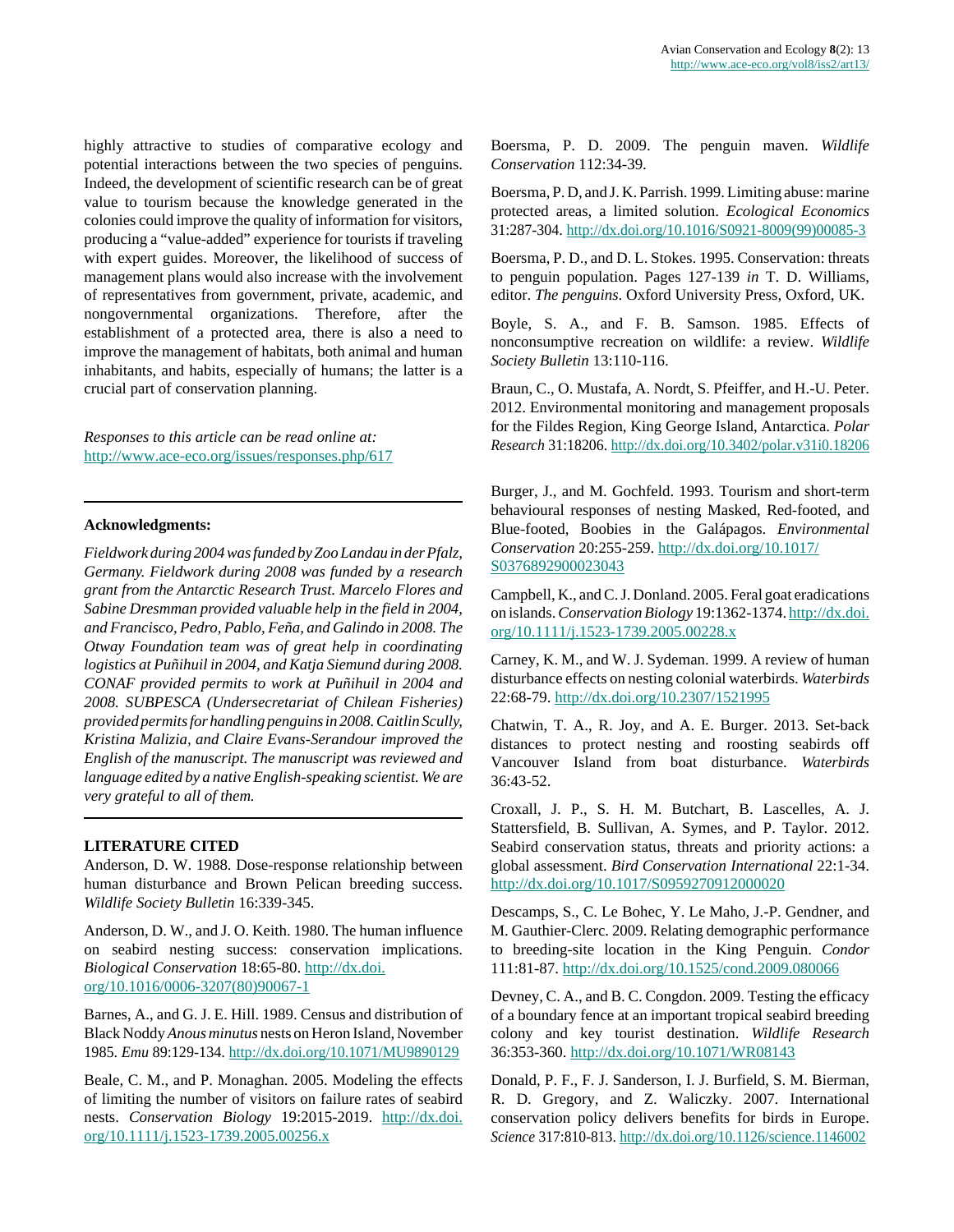Dubois, F., and F. Cézilly. 2002. Breeding success and mate retention in birds: a meta-analysis. *Behavioral Ecology and Sociobiology* 52:357-364. [http://dx.doi.org/10.1007/s00265-002-0521](http://dx.doi.org/10.1007/s00265-002-0521-z) [z](http://dx.doi.org/10.1007/s00265-002-0521-z)

Duffy, D. C. 1987. Three thousand kilometers of Chilean penguins. *Explorers Journal* 65:106-109.

Ellenberg, U., T. Mattern, P. J. Seddon, and G. L. Jorquera. 2006. Physiological and reproductive consequences of human disturbance in Humboldt Penguins: the need for speciesspecific visitor management. *Biological Conservation* 133:95-106.<http://dx.doi.org/10.1016/j.biocon.2006.05.019>

Ellenberg, U., A. N. Setiawan, A. Cree, D. M. Houston, and P. J. Seddon. 2007. Elevated hormonal stress response and reduced reproductive output in Yellow-eyed Penguins exposed to unregulated tourism. *General and Comparative Endocrinology* 152:54-63. [http://dx.doi.org/10.1016/j.](http://dx.doi.org/10.1016/j.ygcen.2007.02.022) [ygcen.2007.02.022](http://dx.doi.org/10.1016/j.ygcen.2007.02.022)

Fowler, G. S. 1999. Behavioural and hormonal responses of Magellanic Penguins (*Spheniscus magellanicus*) to tourism and nest site visitation. *Biological Conservation* 90:143-149. [http://dx.doi.org/10.1016/S0006-3207\(99\)00026-9](http://dx.doi.org/10.1016/S0006-3207(99)00026-9)

Frederiksen, M., H. Jensen, F. Daunt, R. A. Mavor, and S. Wanless. 2008. Differential effects of a local industrial sand lance fishery on seabird breeding performance. *Ecological Applications* 18:701-710.<http://dx.doi.org/10.1890/07-0797.1>

Guarderas, A. P., S. D. Hacker, and J. Lubchenco. 2008. Current status of marine protected areas in Latin America and the Caribbean. *Conservation Biology* 22:1630-1640. [http://dx.](http://dx.doi.org/10.1111/j.1523-1739.2008.01023.x) [doi.org/10.1111/j.1523-1739.2008.01023.x](http://dx.doi.org/10.1111/j.1523-1739.2008.01023.x)

Hardiman, N., and S. Burgin. 2010. Recreational impacts on the fauna of Australian coastal marine ecosystems. *Journal of Environmental Management* 91:2096-2108. [http://dx.doi.](http://dx.doi.org/10.1016/j.jenvman.2010.06.012) [org/10.1016/j.jenvman.2010.06.012](http://dx.doi.org/10.1016/j.jenvman.2010.06.012)

Hill, G., and J. Rosier. 1989. Wedge-tailed Shearwaters, White-capped Noddies and tourist development on Heron Island, Great Barrier Marine Park. *Journal of Environmental Management* 29:107-114.

Holmes, N. D. 2007. Comparing King, Gentoo, and Royal Penguin responses to pedestrian visitation. *Journal of Wildlife Management* 71:2575-2582.<http://dx.doi.org/10.2193/2005-715>

Hood, L. C., P. D. Boersma, and J. C. Wingfield. 1998. The adrenocortical response to stress in incubating Magellanic Penguins (*Spheniscus magellanicus*). *Auk* 115:76-84. [http://](http://dx.doi.org/10.2307/4089113) [dx.doi.org/10.2307/4089113](http://dx.doi.org/10.2307/4089113)

Hooker, S. K., and L. R. Gerber. 2004. Marine reserves as a tool for ecosystem-based management: the potential importance of megafauna. *BioScience* 54:27-39. [http://dx.doi.](http://dx.doi.org/10.1641/0006-3568(2004)054[0027:MRAATF]2.0.CO;2) [org/10.1641/0006-3568\(2004\)054\[0027:MRAATF\]2.0.CO;2](http://dx.doi.org/10.1641/0006-3568(2004)054[0027:MRAATF]2.0.CO;2)

Hyrenbach, K. D., C. Keiper, S. G. Allen, D. G. Ainley, and D. J. Anderson. 2006. Use of marine sanctuaries by far-ranging predators: commuting flights to the California Current System by breeding Hawaiian albatrosses. *Fisheries Oceanography* 15:95-103. [http://dx.doi.org/10.1111/j.1365-2419.2005.00350.](http://dx.doi.org/10.1111/j.1365-2419.2005.00350.x) [x](http://dx.doi.org/10.1111/j.1365-2419.2005.00350.x)

Knight, C., and T. Rogers. 2004. Factors influencing fledgling production in Little Penguins (*Eudyptula minor*). *Wildlife Research* 31:339-344.<http://dx.doi.org/10.1071/WR03071>

Landau, D., and J. Splettstoesser. 2007. Management of tourism in the marine environment of Antarctica: the IAATO perspective. *Tourism in Marine Environments* 4:185-193. <http://dx.doi.org/10.3727/154427307784772011>

Louzao, M., K. D. Hyrenbach, J. M. Arcos, P. Abelló, L. G. de Sola, and D. Oro. 2006. Oceanographic habitat of an endangered Mediterranean procellariiform: implications for marine protected areas. *Ecological Applications* 16:1683-1695. [http://dx.doi.org/10.1890/1051-0761\(2006\)016\[1683:OHOAEM\]](http://dx.doi.org/10.1890/1051-0761(2006)016[1683:OHOAEM]2.0.CO;2) [2.0.CO;2](http://dx.doi.org/10.1890/1051-0761(2006)016[1683:OHOAEM]2.0.CO;2)

Lynch, H. J., W. F. Fagan, and R. Naveen. 2010. Population trends and reproductive success at a frequently visited penguin colony on the western Antarctic Peninsula. *Polar Biology* 33:493-503.<http://dx.doi.org/10.1007/s00300-009-0726-y>

Majluf, P., E. A. Babcock, J. C. Riveros, M. A. Schreiber, and W. Alderete. 2002. Catch and bycatch of sea birds and marine mammals in the small-scale fishery of Punta San Juan, Peru. *Conservation Biology* 16:1333-1343. [http://dx.doi.org/10.1046/](http://dx.doi.org/10.1046/j.1523-1739.2002.00564.x) [j.1523-1739.2002.00564.x](http://dx.doi.org/10.1046/j.1523-1739.2002.00564.x)

Martínez-Abraín, A., B. Sarzo, E. Villuendas, M. A. Bartolomé, E. Mínguez, and D. Oro. 2004. Unforeseen effects of ecosystem restoration on Yellow-legged Gulls in a small western Mediterranean island. *Environmental Conservation* 31:219-224.<http://dx.doi.org/10.1017/S0376892904001456>

McChesney, G. J., and B. R. Tershy. 1998. History and status of introduced mammals and impacts to breeding seabirds on the California Channel and Northwestern Baja California Islands. *Colonial Waterbirds* 21:335-347. [http://dx.doi.](http://dx.doi.org/10.2307/1521646) [org/10.2307/1521646](http://dx.doi.org/10.2307/1521646)

Oro, D. 2003. Managing seabird metapopulations in the Mediterranean: constraints and challenges. *Scientia Marina* 67:13-22.<http://dx.doi.org/10.3989/scimar.2003.67s213>

Otley, H. M. 2005. Nature-based tourism: experiences at the Volunteer Point penguin colony in the Falkland Islands. *Marine Ornithology* 33:181-187.

Pichegru, L., D. Grémillet, R. J. M. Crawford, and P. G. Ryan. 2010. Marine no-take zone rapidly benefits endangered penguin. *Biology Letters* 6:498-501. [http://dx.doi.org/10.1098/](http://dx.doi.org/10.1098/rsbl.2009.0913) [rsbl.2009.0913](http://dx.doi.org/10.1098/rsbl.2009.0913)